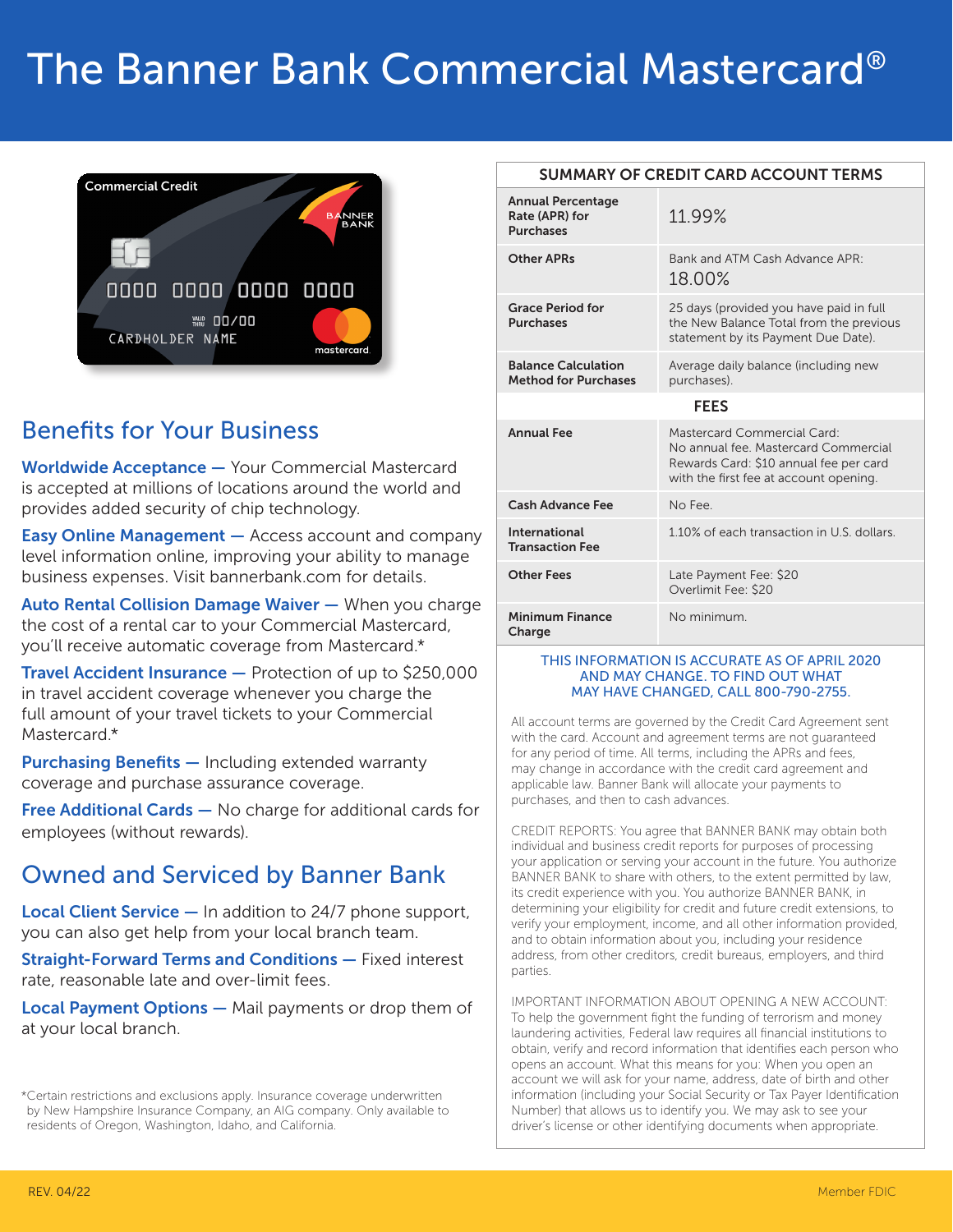## Commercial Mastercard TruRewards® Get rewarded for the way you do business.



#### Reward Redemption

To redeem TruRewards points for rewards, visit the program website at bannertrurewards.com or call 1-866-243-4974.

**TruRewards Account Activity. You can view** your TruRewards account activity online by visiting bannertrurewards.com, or by clicking on TruRewards within the Banner Bank online banking website. The website will show the number of points you have in your TruRewards account, the recent qualifying purchases made with your enrolled card, and any redemption activity.

Disclaimers and Limitations. Program terms may change. Banner Bank is not responsible for any disputes between or involving joint cardholders or authorized users relating to points, redemption for rewards, or use of rewards. Rewards are provided by a variety of merchants. We are not responsible for the quality or performance of rewards of the products or merchandise purchased or obtained with the rewards.

Purchase amounts, including tax, will be rounded to the nearest whole dollar amount to determine the number of points to be posted to your TruRewards Account. Cash advances, balance transfers, or payments made for payment instruments that can be readily converted to cash, do not earn points. Points have no cash or other value, except to obtain Rewards as set forth below, and are valid for 5 years. Rewards are subject to availability.

### Benefit from your Business Spending.

Earn 3 TruRewards points for every dollar you spend with your card. Redeem points for cash back statement credits, gift cards, or airline travel.

#### "Cash back statement credits" are earned at a rate equal to 1% of your qualified spending.



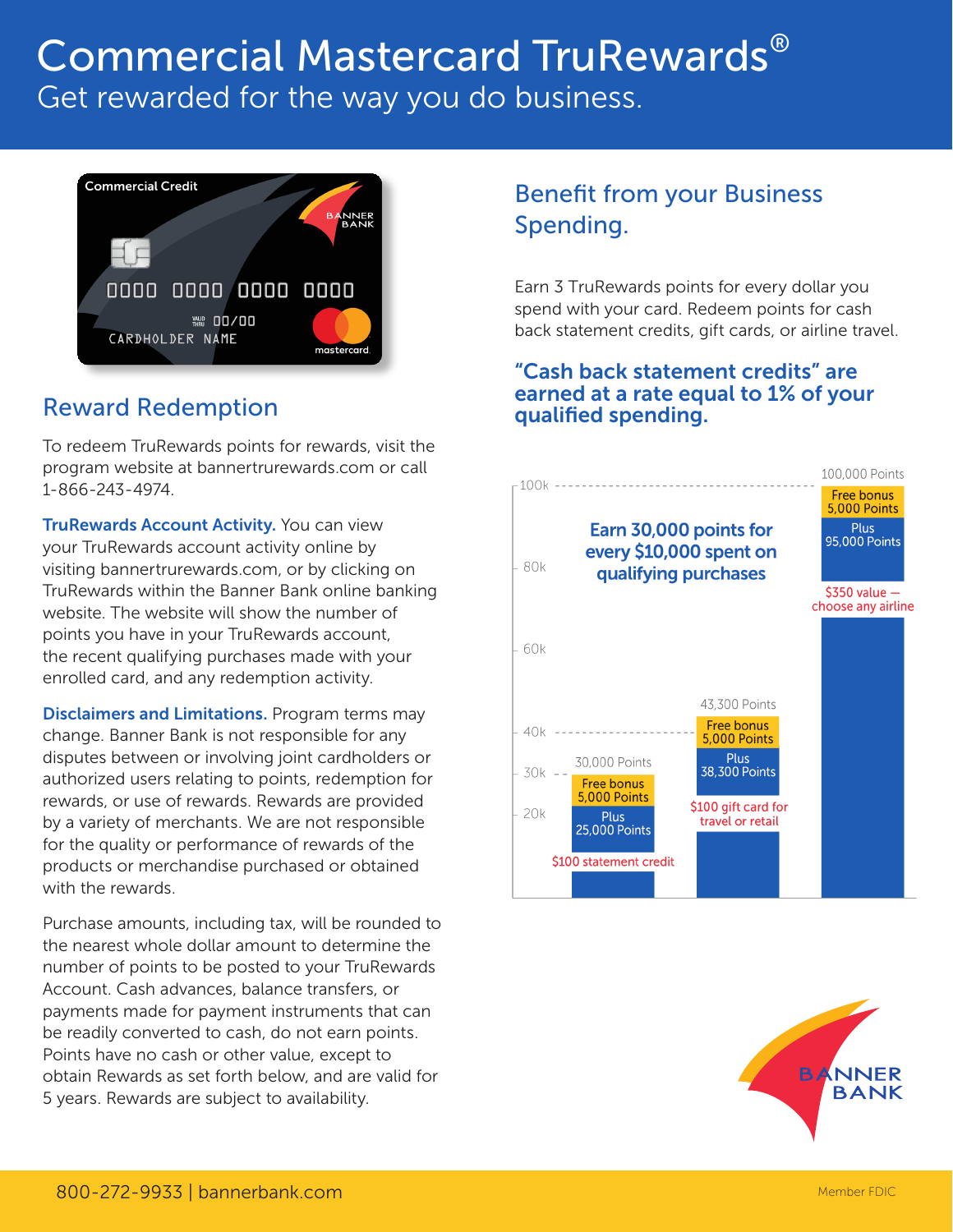# **APPLICATION FORM**

Branch Name/Number

| for a Banner Bank Commercial Mastercard <sup>®</sup>                                                                                                                                                                                                                                                                                                                                              |                                                                                                                                                                                                                                                                                                                                                                                                                                                                                |  |  |                              |
|---------------------------------------------------------------------------------------------------------------------------------------------------------------------------------------------------------------------------------------------------------------------------------------------------------------------------------------------------------------------------------------------------|--------------------------------------------------------------------------------------------------------------------------------------------------------------------------------------------------------------------------------------------------------------------------------------------------------------------------------------------------------------------------------------------------------------------------------------------------------------------------------|--|--|------------------------------|
| <b>APPLICANT</b><br>a de la construcción de la construcción de la construcción de la construcción de la construcción de la construcció                                                                                                                                                                                                                                                            |                                                                                                                                                                                                                                                                                                                                                                                                                                                                                |  |  |                              |
|                                                                                                                                                                                                                                                                                                                                                                                                   |                                                                                                                                                                                                                                                                                                                                                                                                                                                                                |  |  |                              |
|                                                                                                                                                                                                                                                                                                                                                                                                   |                                                                                                                                                                                                                                                                                                                                                                                                                                                                                |  |  |                              |
|                                                                                                                                                                                                                                                                                                                                                                                                   |                                                                                                                                                                                                                                                                                                                                                                                                                                                                                |  |  |                              |
| (if mailing address is a PO Box)                                                                                                                                                                                                                                                                                                                                                                  |                                                                                                                                                                                                                                                                                                                                                                                                                                                                                |  |  |                              |
|                                                                                                                                                                                                                                                                                                                                                                                                   |                                                                                                                                                                                                                                                                                                                                                                                                                                                                                |  |  |                              |
|                                                                                                                                                                                                                                                                                                                                                                                                   |                                                                                                                                                                                                                                                                                                                                                                                                                                                                                |  |  |                              |
|                                                                                                                                                                                                                                                                                                                                                                                                   |                                                                                                                                                                                                                                                                                                                                                                                                                                                                                |  |  |                              |
|                                                                                                                                                                                                                                                                                                                                                                                                   |                                                                                                                                                                                                                                                                                                                                                                                                                                                                                |  |  |                              |
| <b>CARD SET-UP INFORMATION</b>                                                                                                                                                                                                                                                                                                                                                                    |                                                                                                                                                                                                                                                                                                                                                                                                                                                                                |  |  |                              |
| Individuals at company authorized to request additional cards and/or limit increases:                                                                                                                                                                                                                                                                                                             |                                                                                                                                                                                                                                                                                                                                                                                                                                                                                |  |  |                              |
|                                                                                                                                                                                                                                                                                                                                                                                                   |                                                                                                                                                                                                                                                                                                                                                                                                                                                                                |  |  |                              |
|                                                                                                                                                                                                                                                                                                                                                                                                   |                                                                                                                                                                                                                                                                                                                                                                                                                                                                                |  |  |                              |
| (limit 25 characters)                                                                                                                                                                                                                                                                                                                                                                             |                                                                                                                                                                                                                                                                                                                                                                                                                                                                                |  |  |                              |
| Billing Date: What statement closing date would you prefer for your company accounts? □ Middle of Month □ End of Month                                                                                                                                                                                                                                                                            |                                                                                                                                                                                                                                                                                                                                                                                                                                                                                |  |  |                              |
| <b>ACCOUNT MANAGEMENT OPTIONS</b>                                                                                                                                                                                                                                                                                                                                                                 |                                                                                                                                                                                                                                                                                                                                                                                                                                                                                |  |  |                              |
| <b>Payment Method:</b>                                                                                                                                                                                                                                                                                                                                                                            |                                                                                                                                                                                                                                                                                                                                                                                                                                                                                |  |  |                              |
| $\Box$ Company Level Billing:<br>Combined statement with roll-up balance of all accounts<br>Balance(s) due in full each month<br><b>Cardholder Restrictions:</b><br>Does your company want to restrict cardholders from obtaining cash advances? □ Prohibit Cash Advances                                                                                                                         | $\Box$ Individual Cardholder Billing:<br>Individual statement for each cardholder<br>(Allows option for revolving credit)                                                                                                                                                                                                                                                                                                                                                      |  |  |                              |
| <b>Online Access:</b><br>□ Add Commercial Card Online Management Access                                                                                                                                                                                                                                                                                                                           |                                                                                                                                                                                                                                                                                                                                                                                                                                                                                |  |  |                              |
| <b>Company Online Access Request:</b><br>Types of company access: (specify you want below for each administrator):                                                                                                                                                                                                                                                                                |                                                                                                                                                                                                                                                                                                                                                                                                                                                                                |  |  |                              |
| . View Only Access allows a Company Administrator to:<br>- View all company cardholders balances and credit limits;<br>- View transactions on any company credit card;<br>- Download transactions on any/all company credit cards;<br>- View online statements for any company credit card;<br>- Make online payments to any company credit card; and<br>- Set up automatic payments on accounts. | <b>• Enhanced Access</b> provides the Company Administrator with these<br>additional capabilities (in addition to all View-Only Access features):<br>- Increase and decrease individual cardholders (real time; within the<br>company's overall credit limit);<br>- Close an existing credit card;<br>- Request replacement cards;<br>- Add Cash Advance access:<br>- Request new cardholder additions; and<br>- Manage spending restrictions by Merchant Category Code (MCC). |  |  |                              |
| Administrator 1: Select Access type: □ View-Only or □ Enhanced                                                                                                                                                                                                                                                                                                                                    |                                                                                                                                                                                                                                                                                                                                                                                                                                                                                |  |  |                              |
|                                                                                                                                                                                                                                                                                                                                                                                                   |                                                                                                                                                                                                                                                                                                                                                                                                                                                                                |  |  |                              |
|                                                                                                                                                                                                                                                                                                                                                                                                   |                                                                                                                                                                                                                                                                                                                                                                                                                                                                                |  |  |                              |
|                                                                                                                                                                                                                                                                                                                                                                                                   |                                                                                                                                                                                                                                                                                                                                                                                                                                                                                |  |  |                              |
| Administrator 2: Select Access type: □ View-Only or □ Enhanced                                                                                                                                                                                                                                                                                                                                    |                                                                                                                                                                                                                                                                                                                                                                                                                                                                                |  |  |                              |
|                                                                                                                                                                                                                                                                                                                                                                                                   |                                                                                                                                                                                                                                                                                                                                                                                                                                                                                |  |  |                              |
|                                                                                                                                                                                                                                                                                                                                                                                                   |                                                                                                                                                                                                                                                                                                                                                                                                                                                                                |  |  |                              |
| $\Box$ Add TruRewards <sup>®</sup> to my cards - \$10 annual fee per card.<br>Designate how you want your TruRewards points credited:                                                                                                                                                                                                                                                             |                                                                                                                                                                                                                                                                                                                                                                                                                                                                                |  |  |                              |
| $\Box$ Establish a TruRewards account for each individual card (default).<br>$\Box$ Establish one TruRewards account. Credit all points earned to (list authorized user):                                                                                                                                                                                                                         |                                                                                                                                                                                                                                                                                                                                                                                                                                                                                |  |  | <b>BANNER</b><br><b>BANK</b> |